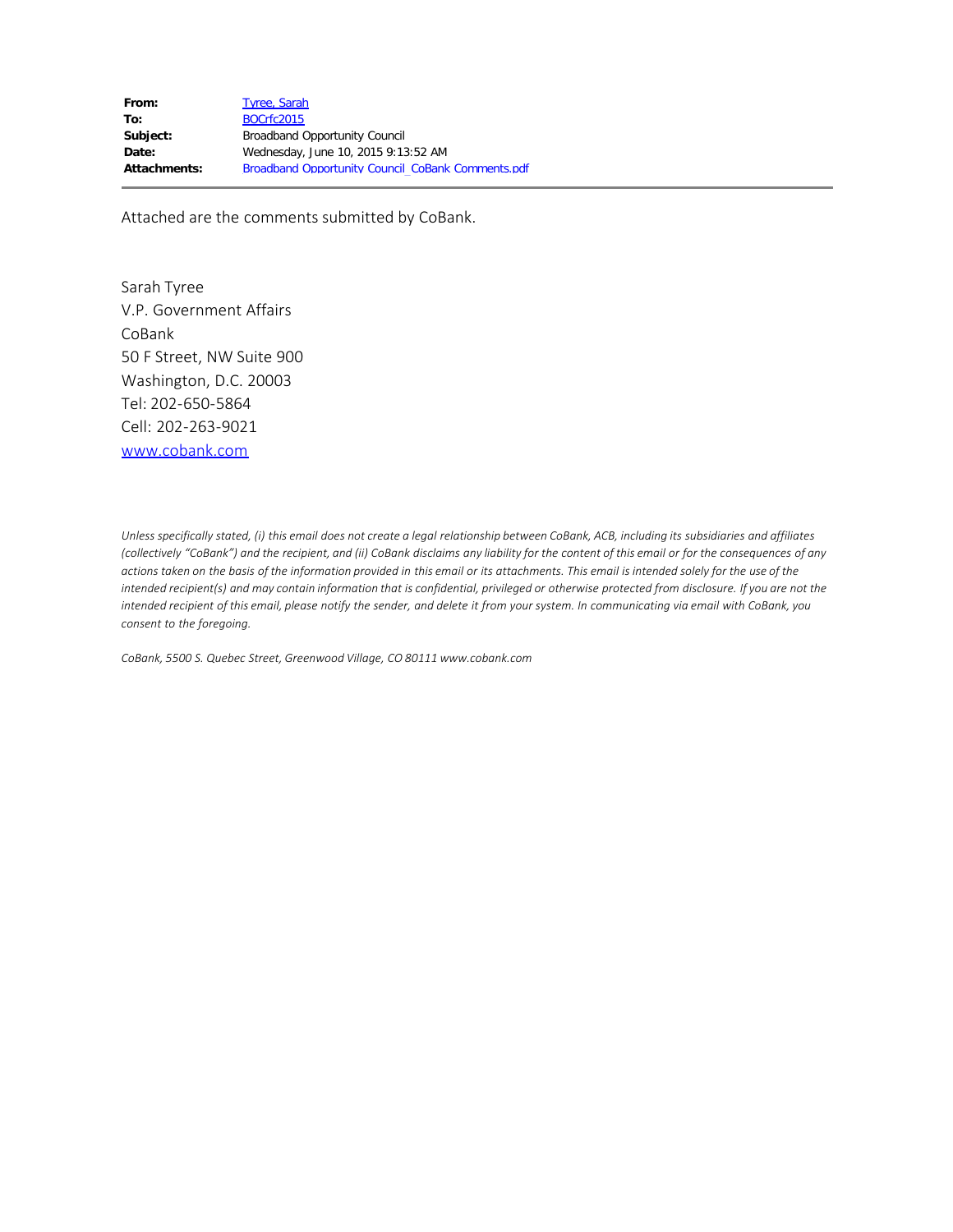

 $\overline{a}$ 

June 10, 2015

Ms. Lisa Mensah Under Secretary for Rural Development United States Department of Agriculture Washington, D.C. 20250

Mr. Larry E. Strickling Assistant Secretary for Communication and Information United State Department of Commerce Washington, D.C. 20230

RE: Broadband Opportunity Council

Dear Ms. Mensah and Mr. Stickling:

CoBank, ACB ("CoBank") hereby submits these comments in response to the notice and request for comments to inform the deliberations of the Broadband Opportunity Council ("Council").<sup>1</sup> We applaud President Obama's creation of the Council to help more people, in more communities around the country, gain access to fast and affordable broadband. CoBank understands that ubiquitous affordable broadband is essential to strong communities.

CoBank's mission is to serve rural America. $2$  CoBank's customers include local, regional and national agricultural cooperatives, rural communications, energy, water and waste disposal systems, Farm Credit associations and other businesses serving rural America. Our rural customers' ability to thrive and compete in a world market depend on reliable and affordable basic, essential services – water, electric, telephone and now broadband.

CoBank is an experienced and sophisticated banker to the communications sector. CoBank has more than \$4.0 billion in loan commitments to more than 150 rural communication companies nationwide. These commitments by sector are comprised of local exchange carriers (36%), cable (15%) wireless (26%), fiber transport (18%) and data centers (5%.) In addition, CoBank has syndicated \$2.7 billion in communication loans to the Farm Credit System and commercial banks. The Farm Credit System is a unique cooperative network of borrower-owned lending institutions that is exclusively dedicated to improving life in rural America.

 $1$  Broadband Opportunity Council Notice and Request for Comment, Docket No. 1540414365-5365-01, April 29, 2015.

<sup>&</sup>lt;sup>2</sup>CoBank is a \$106 billion cooperative bank serving vital industries across rural America. The bank provides loans, leases, export financing and other financial services to agribusinesses and rural power, water and communications providers in all 50 states. The bank also provides wholesale loans and other financial services to affiliated Farm Credit associations serving farmers, ranchers and other rural borrowers in 23 states around the country. CoBank is a member of the Farm Credit System, a nationwide network of banks and retail lending associations chartered to support the borrowing needs of U.S. agriculture and the nation's rural economy. Headquartered outside Denver, Colorado, CoBank serves customers from regional banking centers across the U.S. and also maintains an international representative office in Singapore.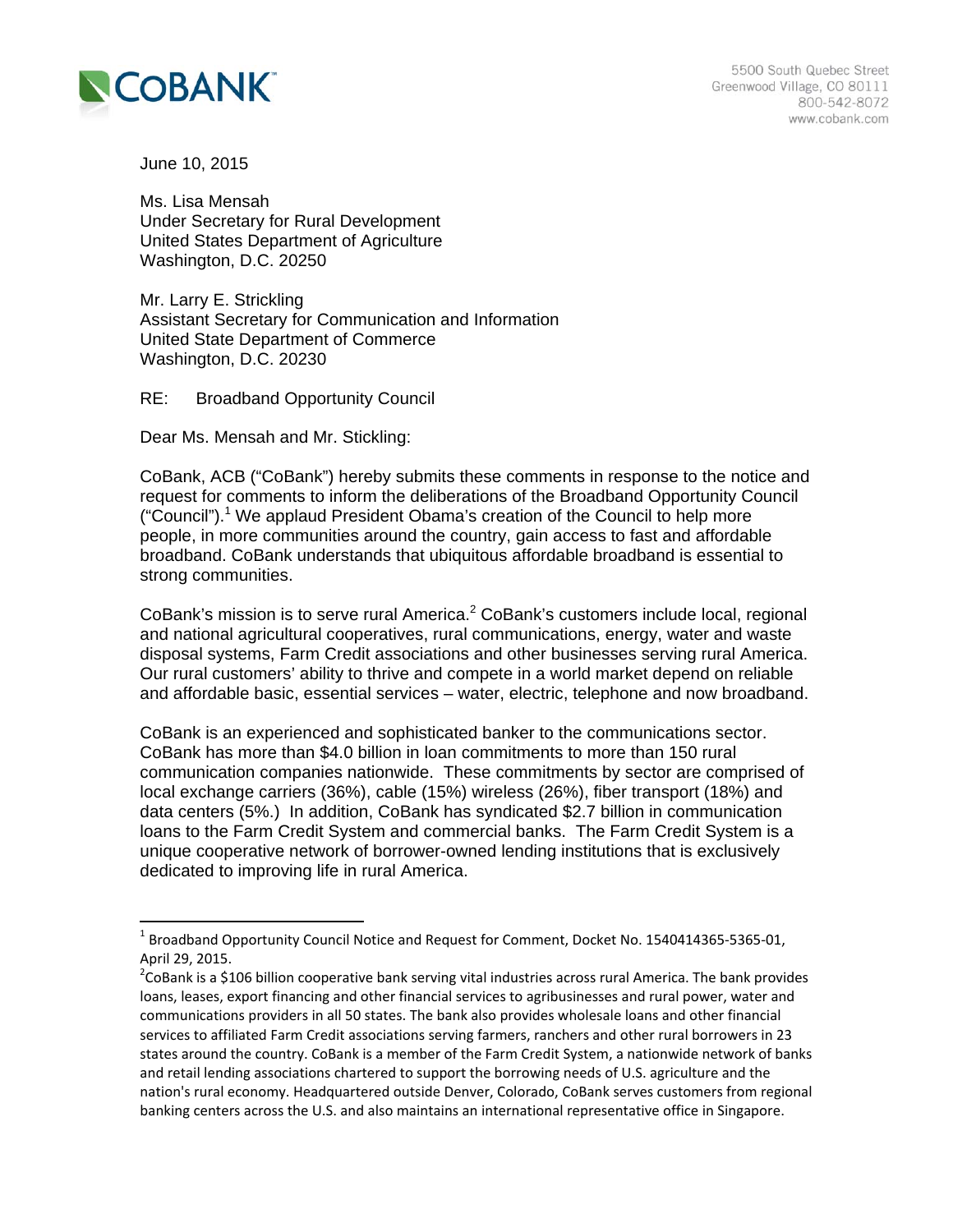CoBank provides a unique perspective of the challenges of deploying ubiquitous broadband in rural America. With nearly a century of experience serving rural markets, CoBank has deep experience financing critical broadband infrastructure in rural America.

We appreciate the opportunity to provide comments and recommended actions that the federal government can use to promote broadband deployment and adoption. As encouraged by the public notice, we structured our comments in response to the various questions posed.

# **Questions**

 $\overline{a}$ 

# *A. Overarching Questions*

**1. How can the federal government promote best practices in broadband deployment and adoption? What resources are most useful to communities? What actions would be most helpful to communities seeking to improve broadband availability and use?** 

The key challenge of deploying ubiquitous affordable broadband throughout the United States is the high cost of building and maintaining the necessary infrastructure in rural areas. The cost to provide broadband to rural America costs more than 10 times the amount necessary to provide local connections in urban areas and more than 20 times the amount necessary to provide transit and transport in urban areas. $3$  The higher cost and lower long-term returns of delivering cutting-edge technologies to sparsely-populated areas has led many communications companies to focus on urban and suburban areas, where more people translates into more profits.

In addition to the high costs associated with constructing broadband infrastructure in rural areas, there are also high costs associated with maintaining and upgrading these networks sufficiently to accommodate growth of data traffic. The broadband network is a dynamic infrastructure; it is not static and subject to frequent technological advances that warrant upgrades and regular capital spending.

As a result of the economics of the platform, our rural citizens are missing out on the benefits of the technological revolution many of us take for granted. It is for this reason that there currently exists a "Digital Divide" in this country, where rural citizens are not afforded the same advanced telecommunications services as their urban counterparts.

Evidence of this "Digital Divide" has been provided by the Federal Communications Commission ("FCC"), which has documented that fifty-three percent of rural Americans do not have access to the FCC's broadband benchmark of 25 Mbps/3 Mbps service, compared to only 9 percent of urban Americans.<sup>4</sup> Similarly, only 41 percent of rural elementary and secondary schools are linked to the Internet with broadband fiber whereas nearly 70 percent of urban schools enjoy modern, high-speed broadband access.<sup>5</sup>

<sup>&</sup>lt;sup>3</sup> September 29, 2009 FCC Open Commission Meeting, National Broadband Plan Update Slideshow, pg. 44<br><sup>4</sup> FCC, "2015 Broadband Progress Report", FCC 15-10 (February 4, 2015), Para 121.<br><sup>5</sup> FCC, "2015 Broadband Progress Repo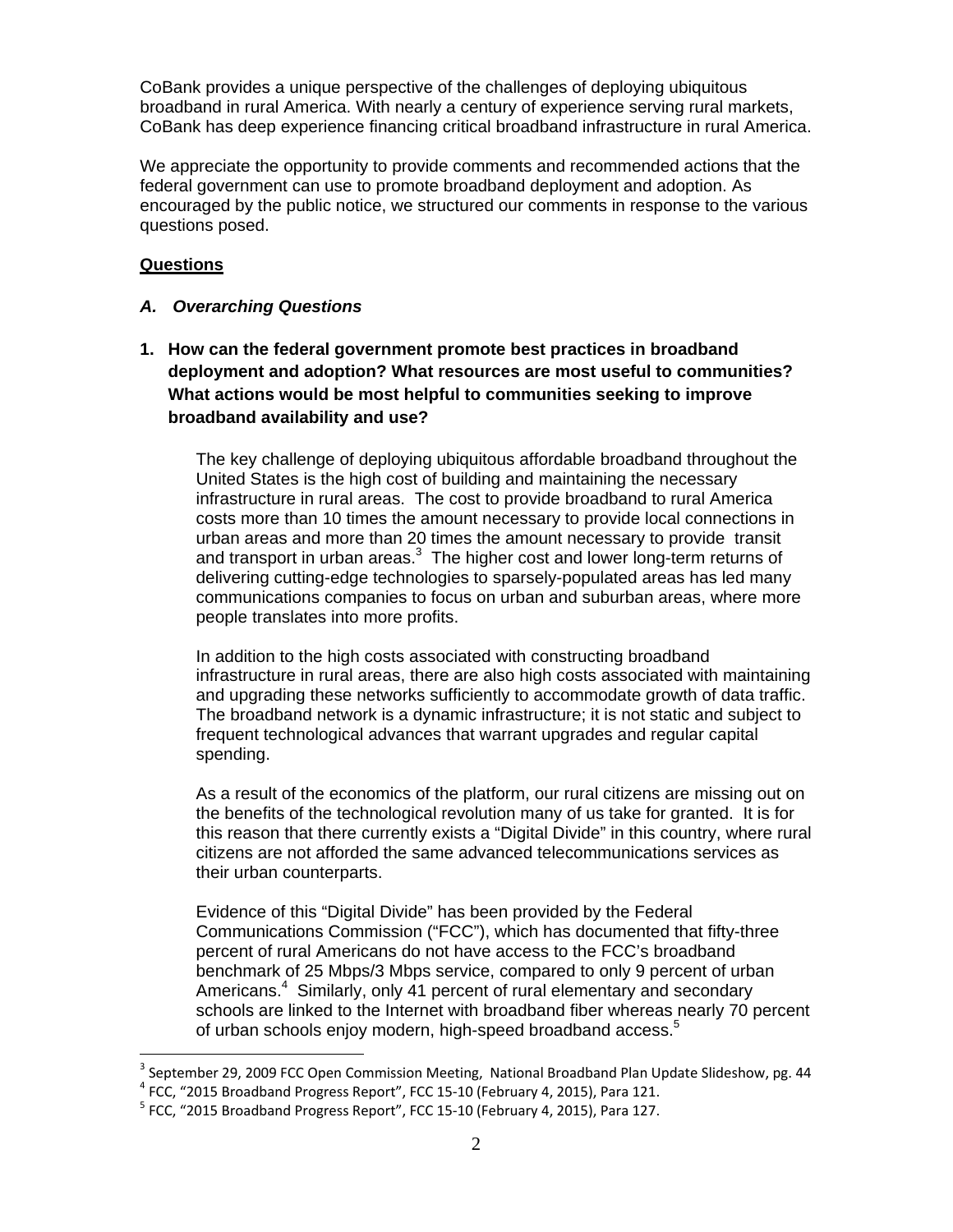We firmly believe that a sustainable cost-recovery mechanism is imperative to support the financing of rural broadband. There is no silver bullet to avoid this reality.Without this type of ongoing financial support, no temporary financing method (e.g. loans, loan guarantees, or one-time grants) will be sufficient to deploy broadband across rural areas, and ubiquitous broadband throughout the entire country.

Finally, CoBank recognizes that the FCC is responsible for the Connect America Fund ("CAF") and appreciates the efforts to direct CAF funding to support ubiquitous broadband. We suggest that the Council support the FCC's efforts by acknowledging the need to provide a sustainable cost-recovery mechanism to deploy a rural broadband network.

# **2. How can the federal government best promote the coordination and use of federally-funded broadband assets?**

The federal government should focus its support of broadband in areas where it is not economically feasible for broadband providers to build and maintain affordable broadband.

# **3. What federal regulations and/or statutes could be modernized or adapted to promote broadband deployment and adoption?**

CoBank supports modifications of regulations that foster private-sector collaboration with federal loan programs. The rural consumer will be best served when the companies that provide them with broadband have access to public support and private-sector financing.

**4. As the federal government transitions to delivering more services online, what should government do to provide information and training to those who have not adopted broadband? What should the federal government do to make reasonable accommodations to those without access to broadband?** 

CoBank supports the Distance Learning and Telemedicine program at USDA that helps rural communities use the unique capabilities of telecommunications to connect to the world, overcoming the effects of remoteness and low population density. CoBank also supports the Community Connect program at USDA that helps fund broadband deployment into rural communities where it is not yet economically viable for private sector providers to deliver service. The Community Connect program enables the cost of providing broadband service free of charge to critical community facilities for 2 years.

**5. How can the federal government best collaborate with stakeholders (state, local, and tribal governments, philanthropic entities, industry, trade associations, consumer organizations, etc.) to promote broadband adoption and deployment?** 

The financial institutions that support the companies providing broadband services to rural America should be considered a key stakeholder in this process. CoBank's mission is to serve rural America and it must be responsible in its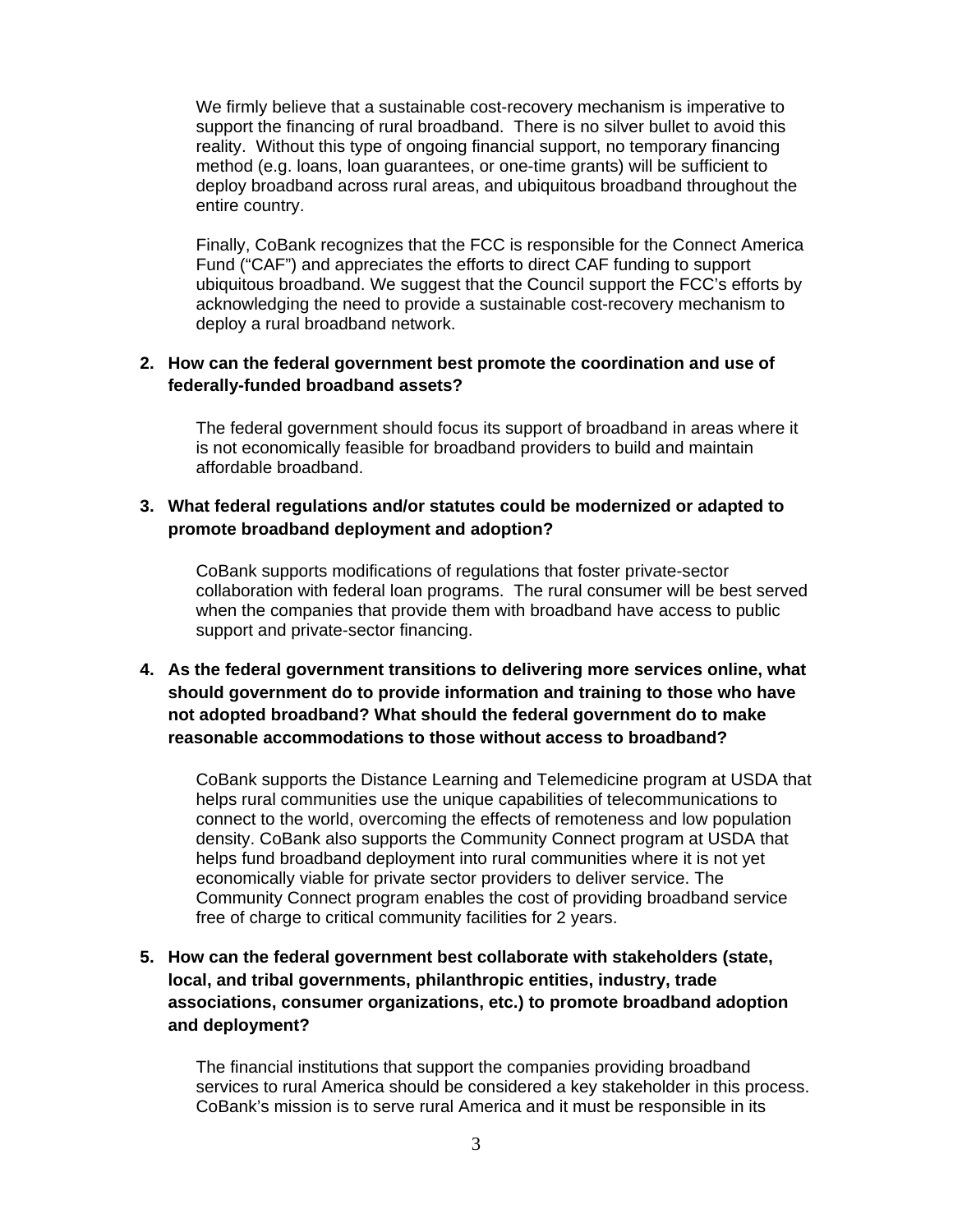investments, as it is also committed to looking out for the interests of its borrower-owners. To the extent the government support programs to deploy broadband do not allow an opportunity for co-lending or are too restrictive on the service provider's financial future, participating may not be in our borrower's best interests.

CoBank has over 25 years of experience financing rural communication businesses and partnering in their growth. We welcome the opportunity to collaborate with the federal government in the design, socialization and implementation of new programs to deploy broadband to rural America. Further, we welcome the opportunity to do the same with existing public support mechanisms, helping to streamline and improve efficiency in deploying funds to those companies that can best construct broadband infrastructure.

#### *C. Promoting Public and Private Investment in Broadband*

## **12. How can communities/regions incentivize service providers to offer broadband services, either wired or wireless, in rural and remote areas? What can the federal government do to help encourage providers to serve rural areas?**

The impediment to deploying broadband in rural and remote areas is a lack of economic incentive. For service providers to make the investment to deploy and maintain affordable broadband, it is reasonable for service providers to earn a rate of return on that investment. A stable cost recovery mechanism to provide ongoing support for sustainable, affordable broadband is necessary to attract private investment. While one-time grants from communities and regions could be helpful to incentivize broadband service providers, it is important to recognize that broadband systems need upgrades and long-term maintenance. It would be uneconomical to build out a rural system that doesn't generate enough revenue from its customer base to support the ongoing maintenance of the system.

As previously mentioned, the CAF is a viable program to spur rural broadband deployment and operations. CoBank supports the ongoing efforts of the FCC to update the CAF to support the deployment of ubiquitous broadband.

### **13. What changes in Executive Branch agency regulations or program requirements could incentivize last mile investments in rural areas and sparsely populated, remote parts of the country?**

The primary barrier to serving these high-cost areas is a lack of economic incentive. No modifications to the Executive Branch agency regulations or requirements can adequately incentivize last mile investments in sparselypopulated portions of the country without a stable cost recovery mechanism for broadband service providers.

### **14. What changes in Executive Branch agency regulations or program requirements would improve coordination of federal programs that help communities leverage the economic benefits offered by broadband?**

The Executive Branch should highlight the role of public-private partnerships and adopt regulations that facilitate co-lending with the private sector.